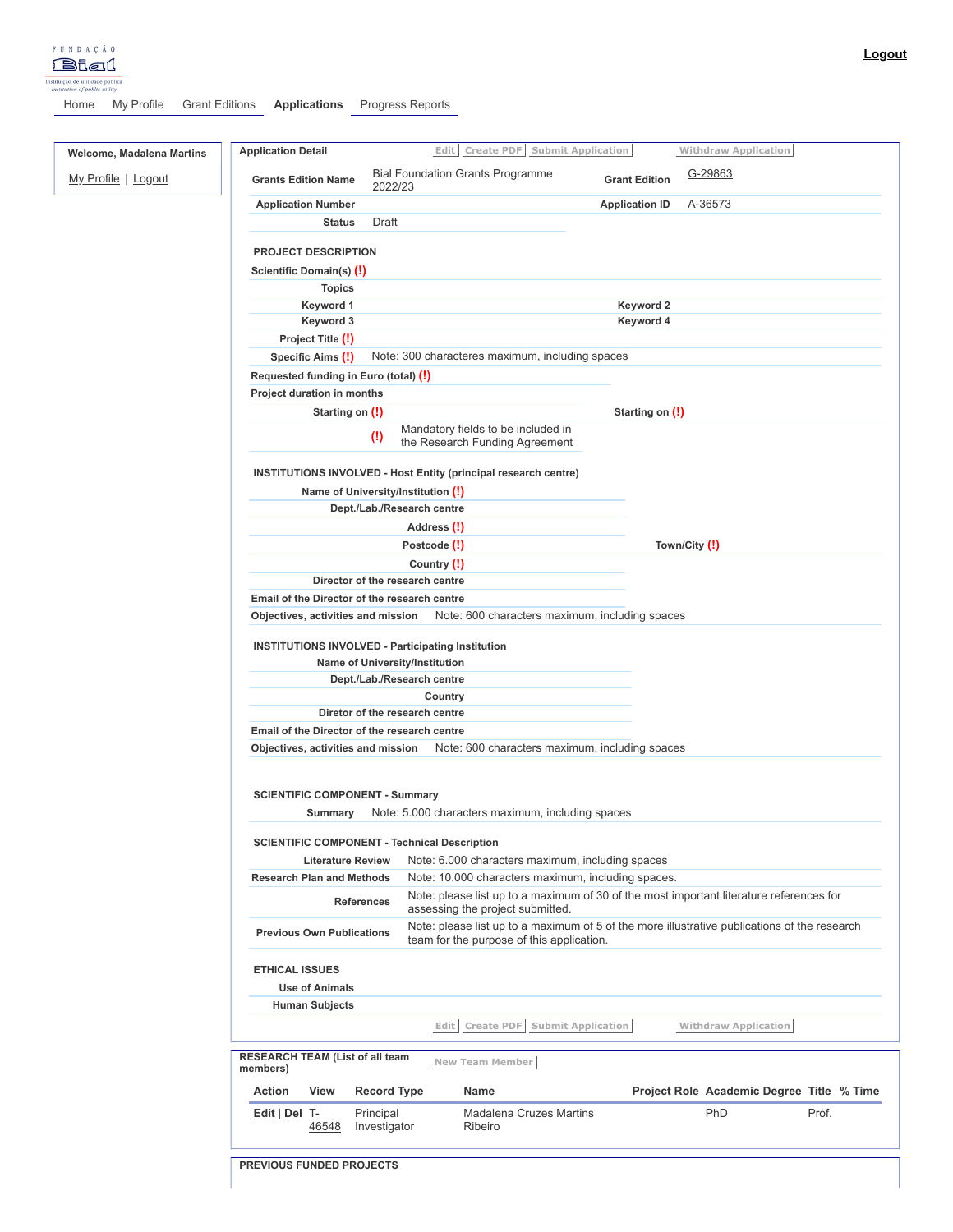$-None-<sub>-</sub>$ Has the PI, or Co-PI (if applicable), had previous research projects funded by Bial Foundation as PI or Co-PI?

**EXPECTED OUTPUT INDICATORS (number of actions)**

**Edit**

**Disclaimer:** The last instalment will be paid after all the final requirements are met, which may include a paper accepted for publication in a peer-reviewed journal stemming directly from the research project.

| <b>Description</b>                    | Year 1 | Year 2 | Year <sub>3</sub> | Total       |
|---------------------------------------|--------|--------|-------------------|-------------|
| PhD thesis                            |        |        |                   | $\mathbf 0$ |
| Master's thesis                       |        |        |                   | $\Omega$    |
| Organization of seminar or conference |        |        |                   | $\Omega$    |
| <b>Book</b>                           |        |        |                   | $\Omega$    |
| Book chapter                          |        |        |                   | $\Omega$    |
| Conference presentation               |        |        |                   | $\Omega$    |
| Conference paper                      |        |        |                   | $\Omega$    |
| Journal article                       |        |        |                   | $\Omega$    |
| Other (specify)                       |        |        |                   | $\Omega$    |
|                                       |        |        |                   |             |

**PROJECT SCHEDULING (List of all project tasks)**

**New Project Task**

No records to display

**BUDGET - Global Budget (Euro) requested to Bial Foundation**

**Edit**

**Disclaimer:** Overheads/indirect costs or payments for the use of spaces or equipment of the Host Entity or the Research Centre where the project will be conducted are not eligible and will not be accepted, with the exception of payments for the use of neuroimaging devices for CT, MEG, MRI, PET, SPECT.

| <b>Description</b>                              | Year 1  | Year <sub>2</sub> | Year <sub>3</sub> | Total   |
|-------------------------------------------------|---------|-------------------|-------------------|---------|
| Human resources                                 | 0€      | $0 \in$           | $0 \in$           | $0 \in$ |
| Missions (max. 10% of the total global budget)  | 0€      | $0 \in$           | $0 \in$           | $0 \in$ |
| Consultants                                     | $0 \in$ | $0 \in$           | $0 \in$           | $0 \in$ |
| Acquisition of goods and services               | $0 \in$ | $0 \in$           | $0 \in$           | $0 \in$ |
| Other costs                                     | 0€      | $0 \in$           | $0 \in$           | $0 \in$ |
| Equipment (max. 50% of the total global budget) | $0 \in$ | $0 \in$           | $0 \in$           | $0 \in$ |
| <b>TOTAL</b>                                    | 0€      | $0 \in$           | $0 \in$           | $0 \in$ |
|                                                 |         |                   |                   |         |

## **BUDGET - Funding Plan (Euro)**

|      | <b>Action FPID</b> | <b>Description</b>                                      | Year 1 | Year 2 | Year 3 | Total   |
|------|--------------------|---------------------------------------------------------|--------|--------|--------|---------|
| Edit | FP-143555          | Requested funding to Bial Foundation                    |        |        |        | $0 \in$ |
| Edit | FP-143556          | Requested funding for the project to other institutions |        |        |        | $0 \in$ |
| Edit | FP-143557          | Other already secured funding for the project           |        |        |        | $0 \in$ |
| Edit | FP-143558          | TOTAL                                                   |        |        |        | $0 \in$ |

#### **JUSTIFICATION OF THE BUDGET requested to Bial Foundation**

|             | <b>Action JBID</b> | <b>Record Type</b>                | Justification |
|-------------|--------------------|-----------------------------------|---------------|
| Edit        | J-252277           | Human resources                   |               |
| <b>Edit</b> | J-252278           | <b>Missions</b>                   |               |
| Edit        | J-252279           | Consultants                       |               |
| <b>Edit</b> | J-252280           | Acquisition of goods and services |               |
| Edit        | J-252281           | <b>Other Costs</b>                |               |
| Edit        | J-252282           | Equipment to be acquired          |               |
| <b>Edit</b> | J-252283           | Equipment already available       |               |